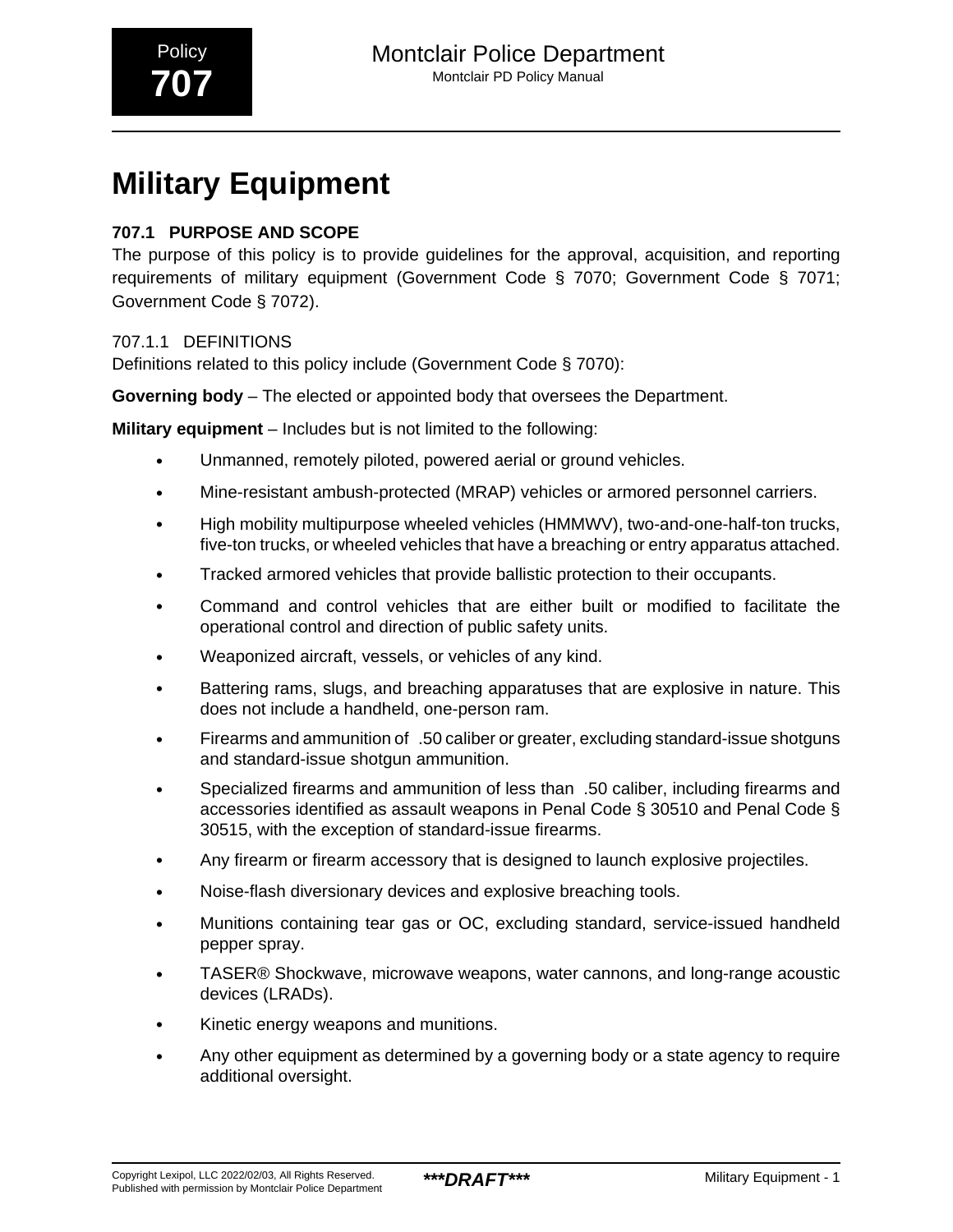### Montclair Police Department

Montclair PD Policy Manual

#### **707.2 POLICY**

It is the policy of the Montclair Police Department that members of this department comply with the provisions of Government Code § 7071 with respect to military equipment.

#### **707.3 MILITARY EQUIPMENT COORDINATOR**

The Chief of Police should designate a member of this department to act as the military equipment coordinator. The responsibilities of the military equipment coordinator include but are not limited to:

- (a) Acting as liaison to the governing body for matters related to the requirements of this policy.
- (b) Identifying department equipment that qualifies as military equipment in the current possession of the Department, or the equipment the Department intends to acquire that requires approval by the governing body.
- (c) Conducting an inventory of all military equipment at least annually.
- (d) Collaborating with any allied agency that may use military equipment within the jurisdiction of Montclair Police Department (Government Code § 7071).
- (e) Preparing for, scheduling, and coordinating the annual community engagement meeting to include:
	- 1. Publicizing the details of the meeting.
	- 2. Preparing for public questions regarding the department's funding, acquisition, and use of equipment.
- (f) Preparing the annual military equipment report for submission to the Chief of Police and ensuring that the report is made available on the department website (Government Code § 7072).
- (g) Establishing the procedure for a person to register a complaint or concern, or how that person may submit a question about the use of a type of military equipment, and how the Department will respond in a timely manner.

#### **707.4 MILITARY EQUIPMENT INVENTORY**

The following constitutes a list of qualifying equipment for the Department:

[Insert attachment here] [See attachment: Military Equipment Inventory 020322.pdf](#page-4-0)

#### **707.5 APPROVAL**

The Chief of Police or the authorized designee shall obtain approval from the governing body by way of an ordinance adopting the military equipment policy. As part of the approval process, the Chief of Police or the authorized designee shall ensure the proposed military equipment policy is submitted to the governing body and is available on the department website at least 30 days prior to any public hearing concerning the military equipment at issue (Government Code § 7071). The military equipment policy must be approved by the governing body prior to engaging in any of the following (Government Code § 7071):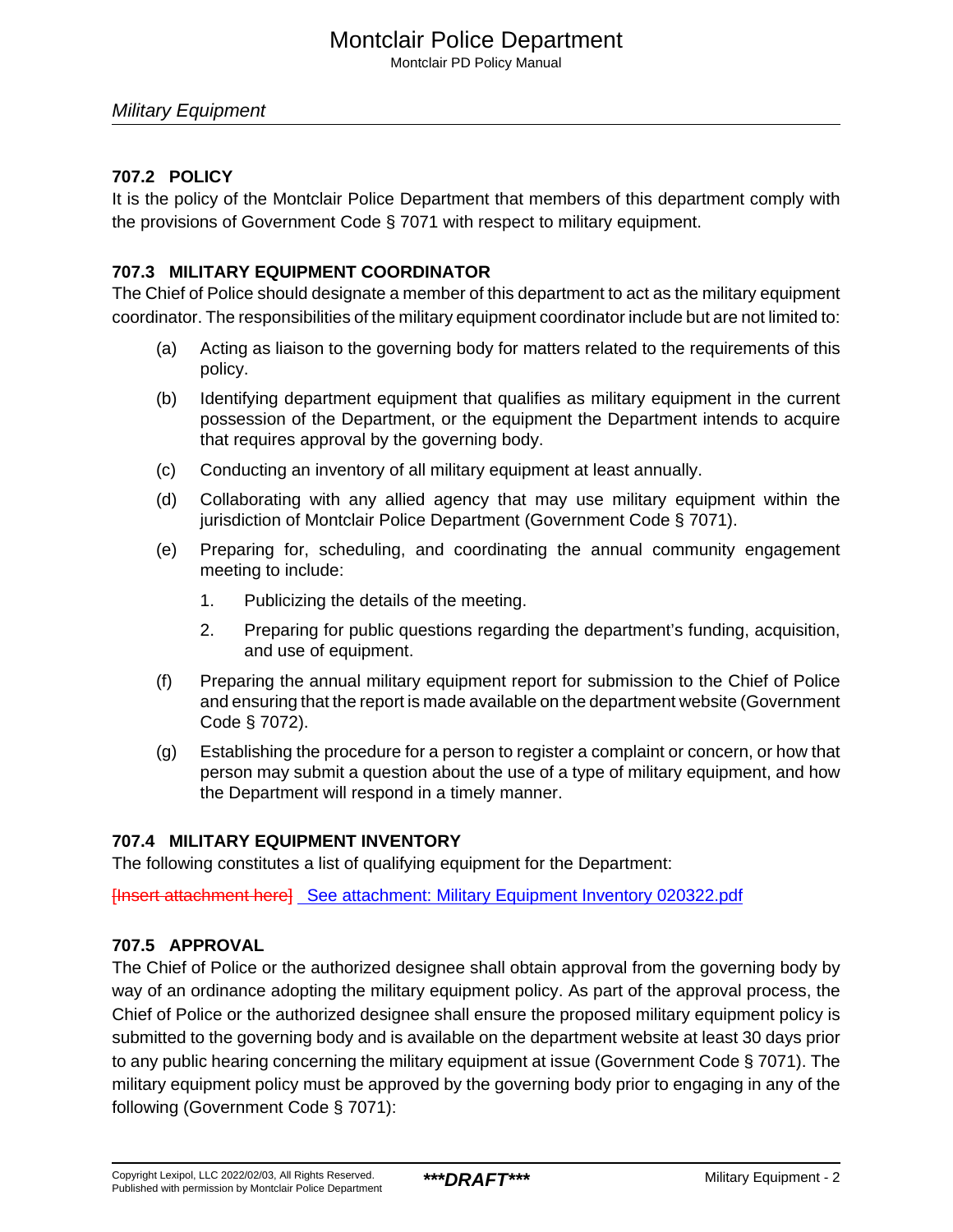- (a) Requesting military equipment made available pursuant to 10 USC § 2576a.
- (b) Seeking funds for military equipment, including but not limited to applying for a grant, soliciting or accepting private, local, state, or federal funds, in-kind donations, or other donations or transfers.
- (c) Acquiring military equipment either permanently or temporarily, including by borrowing or leasing.
- (d) Collaborating with another law enforcement agency in the deployment or other use of military equipment within the jurisdiction of this department.
- (e) Using any new or existing military equipment for a purpose, in a manner, or by a person not previously approved by the governing body.
- (f) Soliciting or responding to a proposal for, or entering into an agreement with, any other person or entity to seek funds for, apply to receive, acquire, use, or collaborate in the use of military equipment.
- (g) Acquiring military equipment through any means not provided above.

#### **707.6 COORDINATION WITH OTHER JURISDICTIONS**

Military equipment should not be used by any other law enforcement agency or member in this jurisdiction unless the military equipment is approved for use in accordance with this policy.

#### **707.7 ANNUAL REPORT**

Upon approval of a military equipment policy, the Chief of Police or the authorized designee should submit a military equipment report to the governing body for each type of military equipment approved within one year of approval, and annually thereafter for as long as the military equipment is available for use (Government Code § 7072).

The Chief of Police or the authorized designee should also make each annual military equipment report publicly available on the department website for as long as the military equipment is available for use. The report shall include all information required by Government Code § 7072 for the preceding calendar year for each type of military equipment in department inventory.

#### **707.8 COMMUNITY ENGAGEMENT**

Within 30 days of submitting and publicly releasing the annual report, the Department shall hold at least one well-publicized and conveniently located community engagement meeting, at which the Department should discuss the report and respond to public questions regarding the funding, acquisition, or use of military equipment.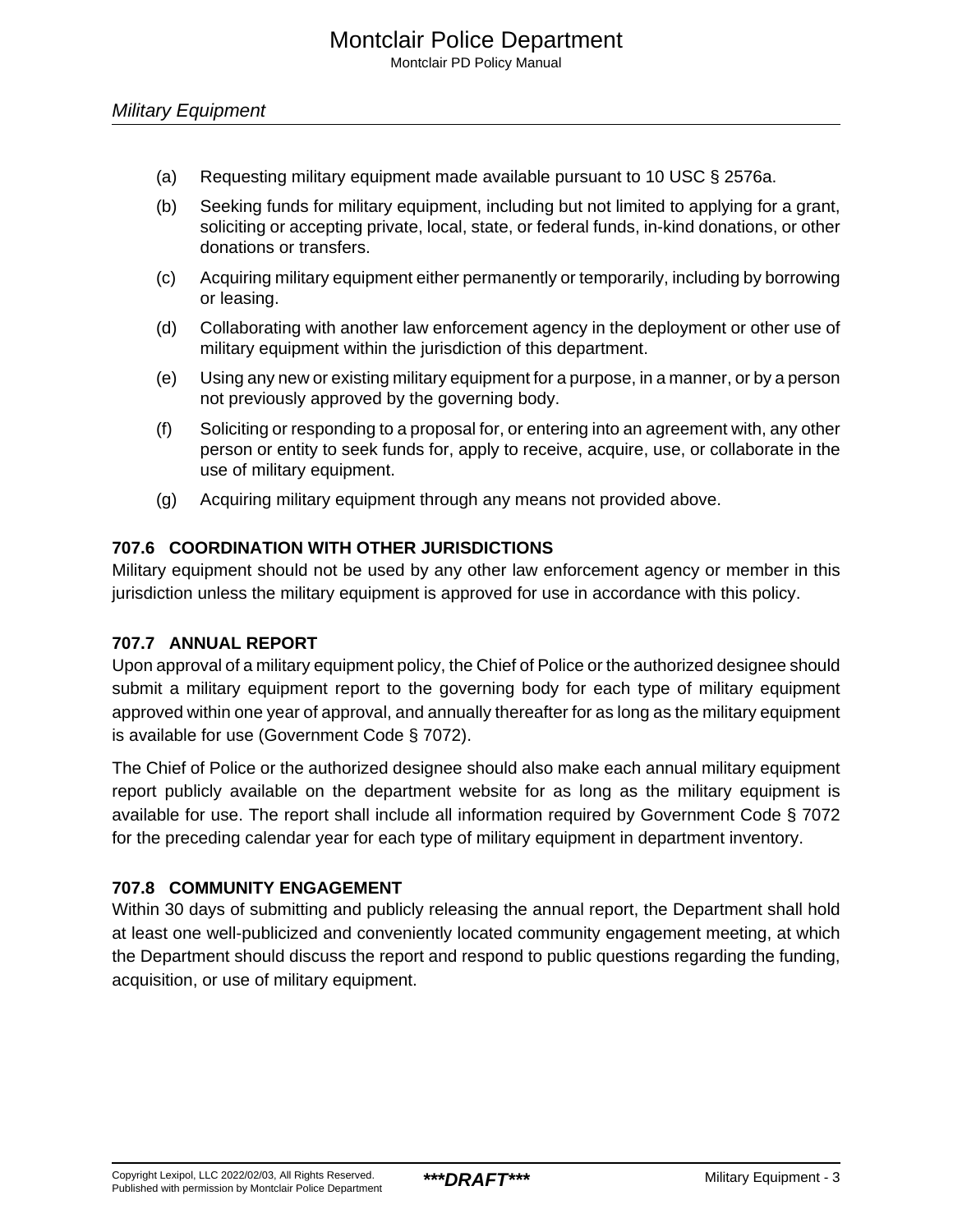## **Attachments**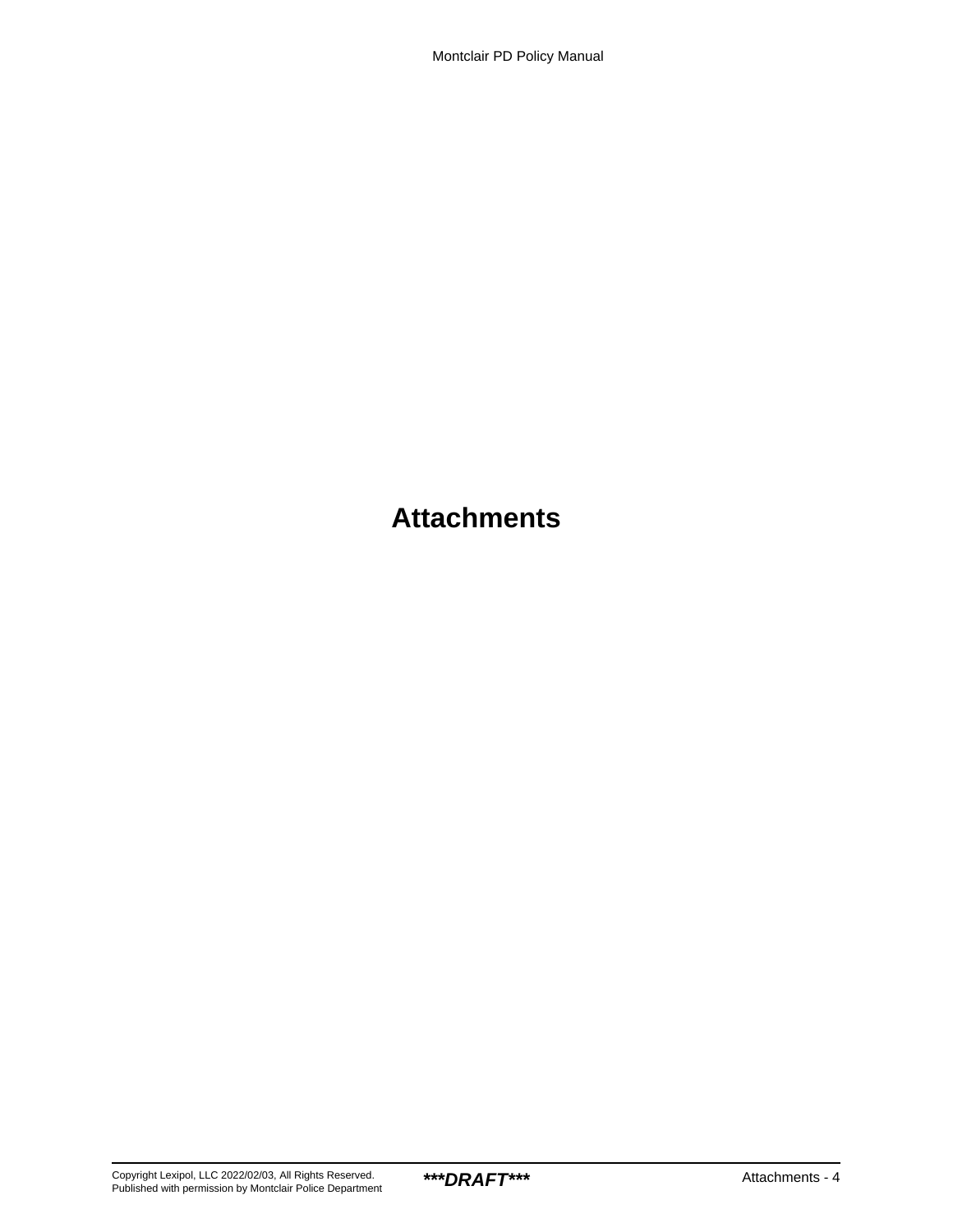# <span id="page-4-0"></span>**Military Equipment Inventory 020322.pdf**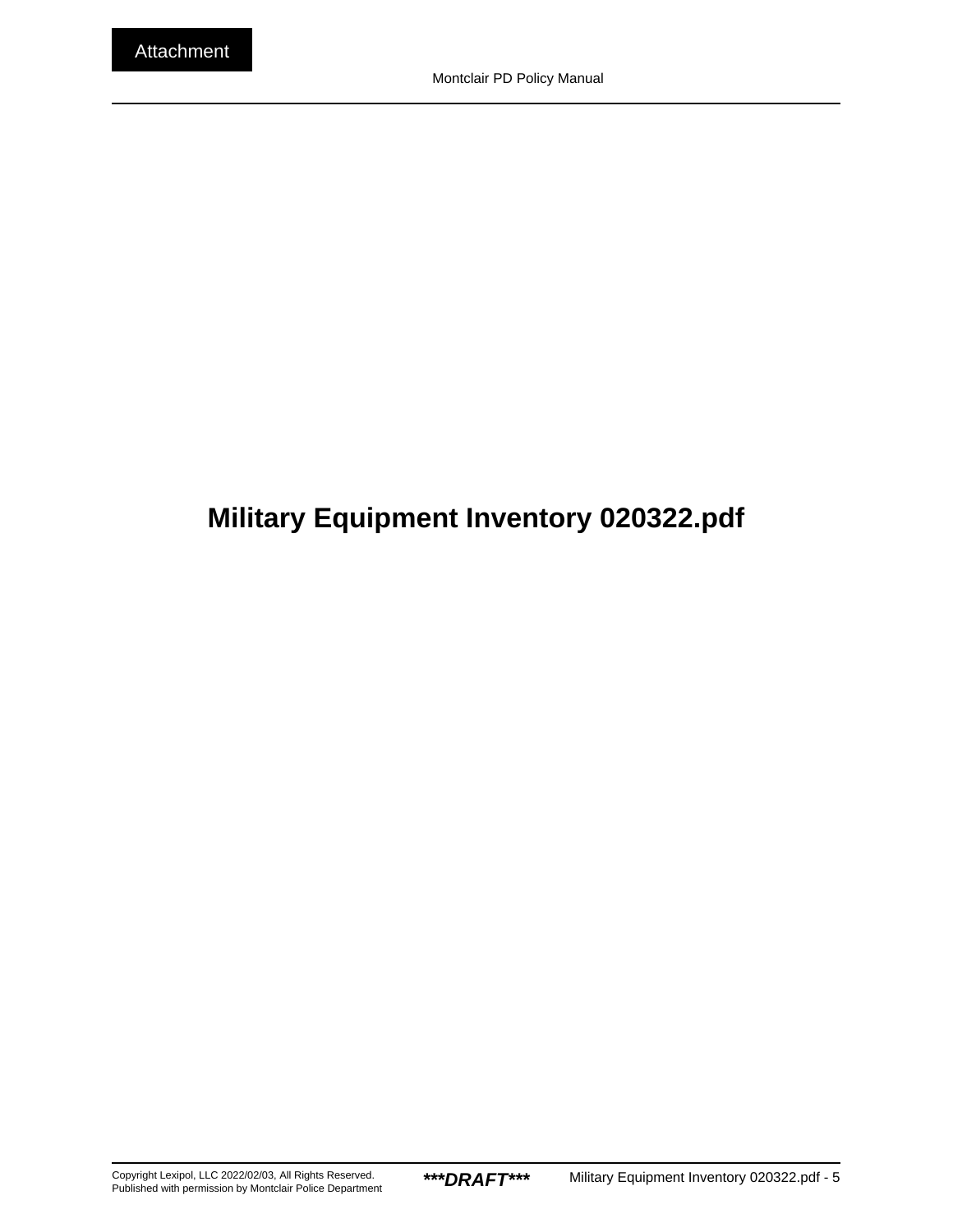

# **Montclair Police Department Military Equipment List**

#### 1. **Armored Personnel Carrier, vehicle with entry apparatus attached (Category 2)**

a. Quantity, Description, Capabilities, and Purchase Cost:

One (1) "Peacekeeper" brand Armored Rescue Vehicle, Cadillac Gage Peacekeeper, built on a 1980 Dodge chassis; Cost: Obtained through the California State Agency for Surplus Property in 2002 as non-operable, and refurbished through donations by various local vendors; The Peacekeeper is designed to provide ballistic protection during tactical events (designed to withstand multiple bullet strikes from small arms fire as well as low level explosions). Equipped with emergency lights/siren and a public address system. Common uses for the Peacekeeper include citizen and officer rescues, evacuations, and the deployment of officers and approved equipment. The Peacekeeper is a regional mutual-aid asset that has been requested and deployed to surrounding cities as well as public community outreach events for display.

b. Purpose:

To be used in response to critical incidents to enhance officer and community safety, improve scene containment and stabilization, assist in resolving critical incidents, or display at a community event that is taking place.

c. Authorized Use:

The use of armored vehicles shall only be authorized by a Watch Commander based on the specific circumstances of a given critical incident. Armored vehicles shall be used only by officers trained in their deployment and in a manner consistent with Department policy and training.

- d. Expected Lifespan: 25 years (Expired) Due for replacement.
- e. Fiscal Impact: Annual maintenance cost estimated between \$0 and \$1000 annually

#### 2. **Command and Control Vehicles (Category 5)**

a. Quantity, Description, Capabilities, and Purchase Cost: One (1) Model Year 2014 "Ultra Haulers" brand Command Trailer; Cost: \$37,286,. The Command Trailer is a mobile command post and an equipment storage trailer. Computerized screen used for tracking operations or projecting public information on the exterior. Desk with radios for dispatch on the interior.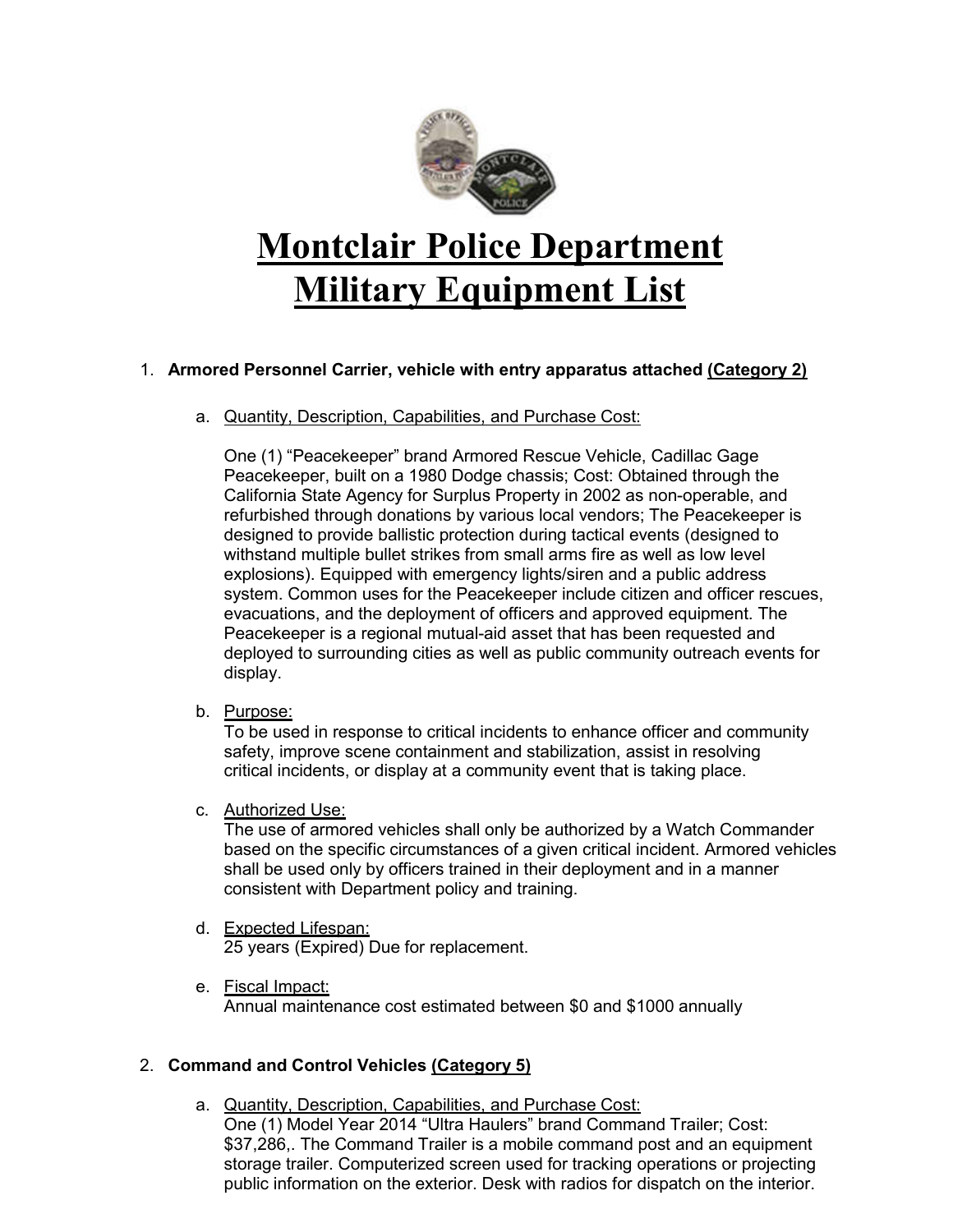Several storage areas for the different equipment used by department members. Water, generator, tables, chairs and televisions.

b. **Purpose:**

To be used based on the specific circumstances of a given critical incident, large event, natural disaster, or display at a community event that is taking place.

#### c. **Authorized Use:**

The Command Trailer shall be used by officers trained in it deployment and in a manner consistent with Department policy and training. The driver of the vehicle towing the trailer shall have a valid California driver's license.

### d. **Expected Lifespan:**

25 Years

#### e. **Fiscal Impact:**

Annual maintenance cost estimated between \$0 and \$1000 annually.

#### 3. **Specialized Firearms and Ammunition (Category 9)**

- a. Quantity, Description, Capabilities, and Purchase Cost:
	- Twenty-four (24) Colt Carbine Rifle LE6945CQB firearms, capable of accurately stopping an armed subject at various distances. The Colt Carbine Rifle is a lightweight, air-cooled, gas operated, magazine fed, shoulder fired weapon, designed for semi-automatic fire. The Carbine Rifle does not have an expiration and will need to be serviced or replaced when the rifle fails or breaks. The 5.56 NATO cartridge is used as a lethal option designed to stop a violent encounter. The projectile is capable of penetrating soft body armor worn by armed subjects. Cost: The purchase of the rifles was a "\$0" cost in 2015, as the Department was credited for an exchange of previously owned rifles. Optics for \$9,795 and suppressors for \$7,694 were purchased to make the rifle patrol ready.
		- I. The Hornady 5.56 NATO, 75 grain, BTHP T2 Tap Precision cartridge is the primary duty ammunition deployed during potential lethal encounters.

#### b. **Purpose:**

To be used as precision weapons to address a threat with more precision and/or at greater distances than a handgun, if present and feasible within Department Policy and Applicable Law

#### c. **Authorized Use:**

Only members that are POST certified Peace Officers, and have completed the POST Firearms / Tactical Rifle Course

#### d. **Expected Lifespan:**

- I. Carbine Rifle No expiration.
- II. The Hornady 5.56 NATO, 75 grain BTHP T2 TAP No expiration.

#### e. **Fiscal Impact:**

- I. Carbine Rifle Annual cost between \$0 \$1000.
- II. The Hornady 5.56 NATO, 75 grain BTHP T2 TAP– Annual cost between \$0 -\$1,380 for all rifles combined, duty ammunition, excluding training rounds.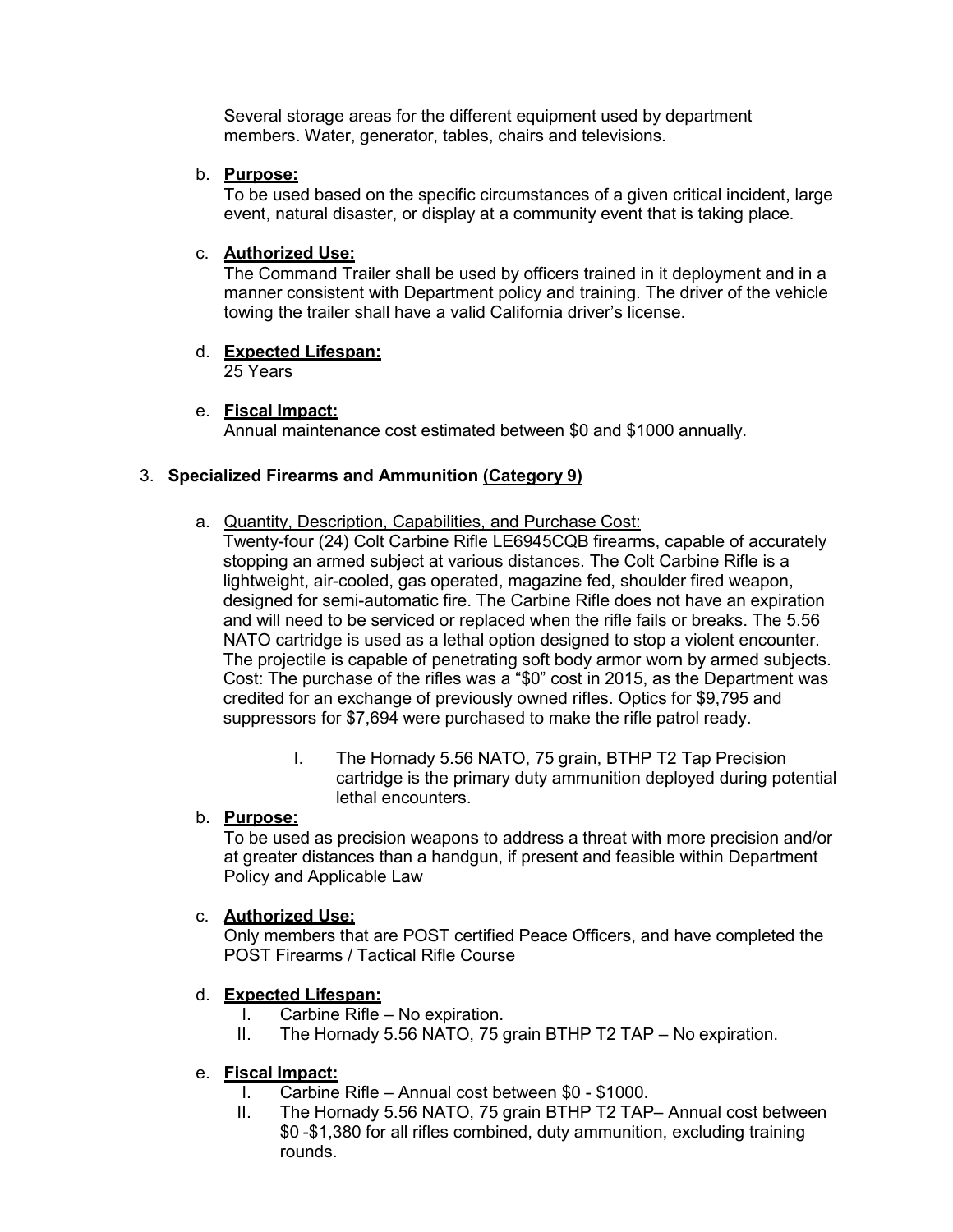#### 4. **Tear Gas (Category 12)**

#### a. Quantity, Description, Capabilities, and Purchase Cost:

- Various Quantities of Chemical agent munitions, which are commonly referred to as "tear gas," are used by the Montclair Police Department as a non-lethal tool to disperse rioting suspects and on barricaded suspects per Montclair Police Department Policy and applicable law. The Montclair Police Department uses chemical agents which are used by law enforcement across the United States: CS (2 Chlorobenzylidenemalononitrile) and OC (Oleoresin Capsicum). CS is an irritating agent and lachrymator (irritates the eyes and causes tears to flow). CS has been medically tested in the UK and US, specifically by the U.S. Army. There are no known allergic reactions to CS. OC was de-regulated in California in 1996, is endorsed by the FBI, and is available to civilians to legally possess (2.5 oz. or less). OC is an inflammatory agent which causes involuntary closure of eyes (open in 2-5 minutes) and respiratory inflammation (subsides in approximately 2 minutes).
- I. Pocket Tactical SAF-Smoke White™ Pyrotechnic grenade emitting non-irritant SAF Smoke through multiple emission ports for 20 to 30 seconds to cover small areas. May be launched or handthrown Cost: \$17.50 per munition.
- II. SAF-Smoke White™ Pyrotechnic grenade emitting non-irritant SAF Smoke through multiple emission ports for 30 to 40 seconds to cover large areas. May be launched or hand-thrown Cost: \$33.83 per munition.
- III. 8230 Pyrotechnic canister grenade emitting CS smoke through multiple emission ports for 20 to 30 seconds. May be launched or hand-thrown. Cost: \$17.50 per munition.
- IV. 9230 The 9230 CS Jet-Lite Rubber Ball Grenade is one of the smaller diameter burning grenades that discharges a high volume of chemical agents through multiple emission ports. Can be hand thrown. Cost: \$29.26 per munition.
- V. 9590 Stinger™ 32-Caliber Rubber Balls is designed to deliver rubber pellets from a handheld rubber ball grenade to disperse the intended target. Cost: \$56.80 per munition.
- VI. Spede-Heat SAF Smoke™ 40mm Short Range Round incorporates an aluminum shell and utilizes black powder as the propellant. The Spede-Heat™ 40mm Short Range Round is designed to deliver one dual-ported chemical canister from a 40mm launcher 75 yards to the intended target zone. Cost: \$26.40 per munition.
- VII. 4558 40mm Short Range Rubber Pellets incorporates an aluminum shell and utilizes black powder as the propellant. The 4558 40mm Short Range Round is designed to deliver 60 caliber rubber pellets from a 40mm launcher at close range to disperse the intended target. Cost: \$25.60 per munition.
- VIII. 4233 40mm Short Range CS Round incorporates an aluminum shell and utilizes black powder as the propellant. The 4233 40mm Short Range Round is designed to deliver three multi-ported chemical canisters from a 40mm launcher 75 yards to the intended target zone. Cost: \$40.05 per munition.
- IX. 5231 CS Pyrotechnic grenade emitting CS smoke through three chemical canister that discharges a high volume of chemical agents through multiple emission ports to the intended target zone. Cost: \$34.61 per munition.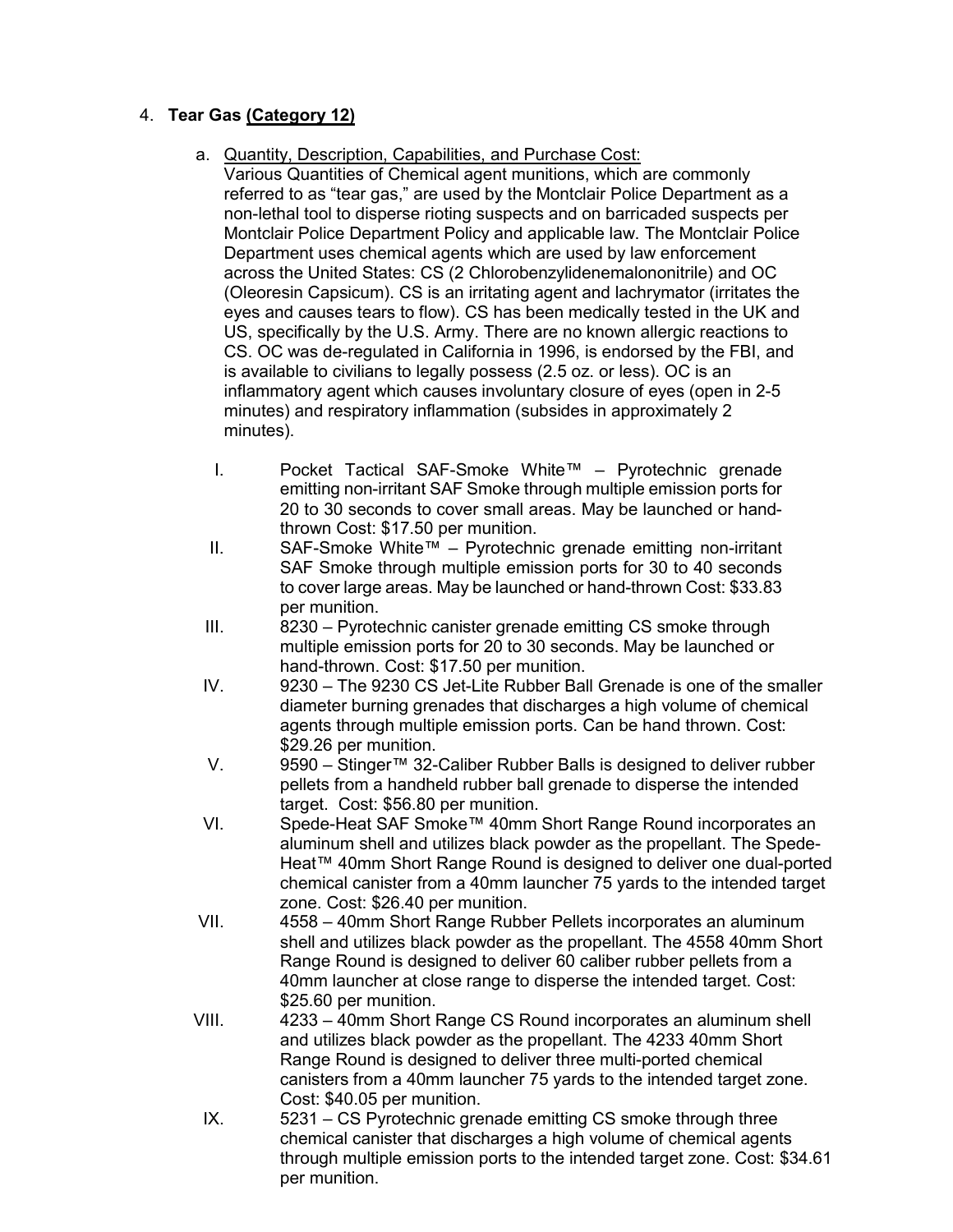#### b. **Purpose:**

To limit the escalation of conflict where employment of lethal force is prohibited or undesirable. Situations for use of the less-lethal weapon systems may include, but are not limited to:

- i. Self-destructive, dangerous and/or combative individuals.
- ii. Riot/crowd control and civil unrest incidents.
- iii. Circumstances where a tactical advantage can be obtained.
- iv. Potentially vicious animals.
- v. Training exercises or approved demonstrations.

#### c. **Authorized Use:**

Only officers who have received POST certification or manufacturer-specific training in the use of chemical agents are authorized to use chemical agents.

#### d. **Expected Lifespan:**

- I. Pocket Tactical SAF-Smoke White™ 5 years
- II. SAF-Smoke White™ 5 years
- III.  $8230 5$  years
- IV. 9230 5 years
- V. 9590 5 years
- VI. Spede-Heat SAF Smoke™ 40mm 5 years
- VII. 4558 5 years
- VIII.  $4233 5$  years
- IX.  $5231 5$  years

#### e. **Fiscal Impact:**

- I. Pocket Tactical SAF-Smoke White™– Estimated between \$0 and \$140 annually.
- II. SAF-Smoke White™ Estimated between \$0 and \$271 annually.
- III. 8230 Estimated between \$0 and \$140 annually.<br>IV. 9230 Estimated between \$0 and \$234 annually.
- $9230$  Estimated between \$0 and \$234 annually.
- V. 9590 Estimated between \$0 and \$341 annually.
- VI. Spede-Heat SAF Smoke™ 40mm estimated between \$0 and \$211 annually.
- VII. 4558 Estimated between \$0 and \$213 annually.
- VIII. 4233 Estimated between \$0 and \$641 annually.
- IX. 5231 Estimated between \$0 and \$347 annually.

#### 5. **PepperBall Launcher (Category 12)**

- a. Quantity, Description, Capabilities, and Purchase Cost:
	- Four (4) Launchers that a part of a system that uses high-pressure air to deliver PAVA powder projectiles (similar to a paintball delivery system). System capable of launching projectiles at a subject up to 60'. System capable of area saturation up to 160'. Non-lethal option to offer law enforcement officers to deliver chemical agents and kinetic energy impacts to subjects in a potentially violent encounter. De-Escalation tool used to avoid further injuries or lethal options on a subject; Cost: Unknown as items were purchased @ 20 years ago. Due for Replacement.
		- I. PepperBall LIVE PROJECTILE, The basic PepperBall projectile contains 2.5 grams of PAVA pepper powder, and is designed for direct impact and area saturation, especially in confined, interior spaces. Discharged from a PepperBall Launcher, the projectile has a velocity of 280-350 FPS. The projectile has a direct impact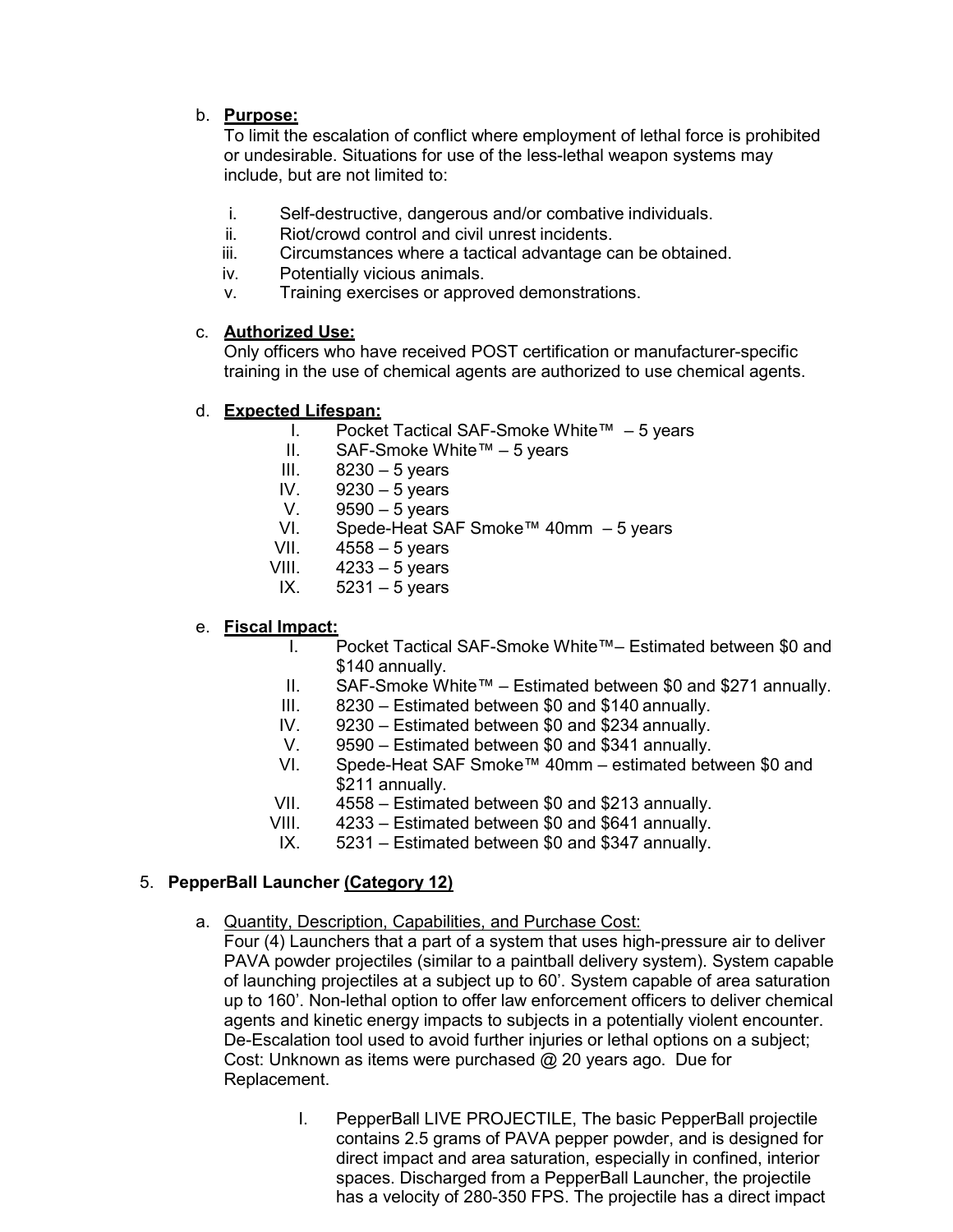of 60 feet and an area of saturation of 150+feet. The projectile contains 0.5% PAVA Powder; Cost: \$967.

II. PepperBall Glass Breaker Projectiles, a solid projectile used to shatter windows only. Discharged from a PepperBall Launcher, the projectile has a velocity of 280-350 FPS; Cost: \$54.

#### b. **Purpose:**

To limit the escalation of conflict where employment of lethal force is prohibited or undesirable. Situations for use of the less-lethal weapon systems may include but, are not limited to:

- i. Self-destructive, dangerous and/or combative individuals.
- ii. Riot/crowd control and civil unrest incidents.
- iii. Circumstances where a tactical advantage can be obtained.
- iv. Potentially vicious animals.
- v. Training exercises or approved demonstrations.

#### c. **Authorized Use:**

Only those officers who have been trained in the use of PepperBall launchers are authorized to use the PepperBall launchers.

#### d. **Expected Lifespan:**

- I. PepperBall Launcher No expiration
- II. Live Projectile 3 year<br>III. Glass Breaker Projectile
- Glass Breaker Projectiles No expiration

#### e. **Fiscal Impact:**

- I. PepperBall Launcher Estimated between \$0 and \$1000 annually.
- II. Live Projectile Estimated between \$0 and \$967 annually.
- III. Glass Breaker Projectiles Estimated between \$0 and \$54 annually.

#### 6. **Projectile Launch platforms and associated munitions (Category 14)**

a. Quantity, Description, Capabilities, and Purchase Cost:

Two (2) Defense Technology 40mm Single Launcher: Cost: Unknown, purchased @ 20 years ago. The Defense Technology 40mm Single Launcher is not a firearm, but a Less-Lethal launching system that uses smokeless powder to deliver 40MM projectiles from a safe distance. The Less-Lethal launcher is capable of launching 40MM munitions at a subject up to 40 yards. The Less-Lethal launcher is a single launcher, which allows the Officer to assess after every spent munition. Less-Lethal launcher does not have an expiration and will need to be serviced or replaced when the launcher fails or breaks.

- I. The 40MM munition is a Direct Impact Spin Stabilized Smokeless Sponge Munition. The Sponge Baton munition is used as a Less-Lethal weapon designed to de-escalate a potentially violent encounter; Cost: \$17.50 per unit.
- b. Quantity, Description, Capabilities, and Purchase Cost: Twenty-three (23) Remington 870 12 Gauge Multi-Shot Beanbag Launcher: Cost: Unknown, purchased over 25 years ago. The Remington 870 12 Gauge Multi-Shot Beanbag Launcher is a converted Remington 870 used as a Less-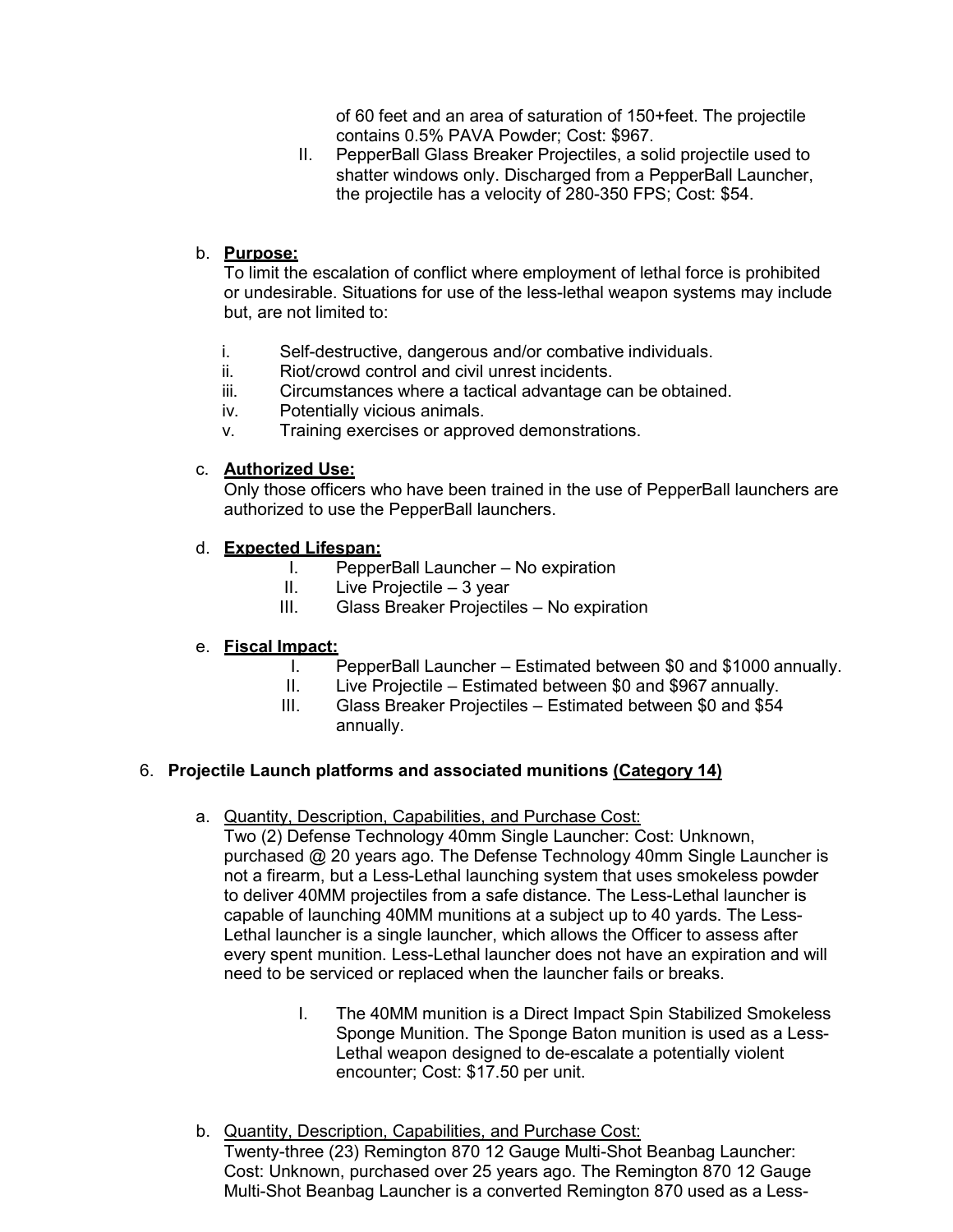Lethal launching system. The launching system uses smokeless powder to deliver a 12 gauge 40-gram lead-filled cotton-ballistic fiber blend projectile from a safe distance. The Less-Lethal launcher is capable of launching munitions at a subject up to 75 feet. The Less-Lethal launcher is a pump-action launcher, which allows the officer to assess after every spent munition. Less-Lethal launcher does not have an expiration and will need to be serviced or replaced when the launcher fails or breaks.

> I. ALS1212T – 12 gauge 40-gram lead-filled cotton-ballistic fiber blend stabilized bean bag munition is designed to produce blunt trauma and pain compliance The bean bag munition is used as a Less-Lethal weapon designed to de-escalate a potentially violent encounter; Cost: \$1,117.

#### c. **Purpose:**

To limit the escalation of conflict where employment of lethal force is prohibited or undesirable.

#### d. **Authorized Use:**

Situations for use of the less-lethal weapon systems may include, but are not limited to:

- i. Self-destructive, dangerous and/or combative individuals.
- Riot/crowd control and civil unrest incidents.
- iii. Circumstances where a tactical advantage can be obtained.
- iv. Potentially vicious animals.
- v. Training exercises or approved demonstrations.

#### e. **Expected Lifespan:**

- I. 40mm Launcher: No expiration
- II. 40mm Sponge Munition 5 years
- III. Bean Bag Launcher 5 years
- IV. Bean Bag Munitions 5 years

#### f. **Fiscal Impact:**

- I. 40mm Launcher Estimated between \$0 and \$1000 annually
- II. 40mm Sponge Munition Estimated between \$0 and \$1000 annually.
- III. Bean Bag Launcher Estimated between \$0 and \$1000 annually.
- IV. Bean Bag Munitions Estimated between \$0 and \$1117 annually.

#### 8. **Long Range Acoustic Device (Category 13)**

a. Quantity, Description, Capabilities, and Purchase Cost: One (1). The Montclair Police Department shares a Genasys Systems Long Range Acoustic Device LRAD-1000 with the cities of Ontario, Chino, and Upland. The device is owned by the San Bernardino County Sheriff's Department. The device is a power-efficient, long-distance communication system designed for applications ranging from critical infrastructure protection, border and port security, and search and rescue applications. It features a rugged carbon fiber emitter head integrated with electronics and amplification has an extremely high decibel capacity. The device is used as a less-lethal weapon for crowd control and broadcasting emergency messages; Cost: \$0;